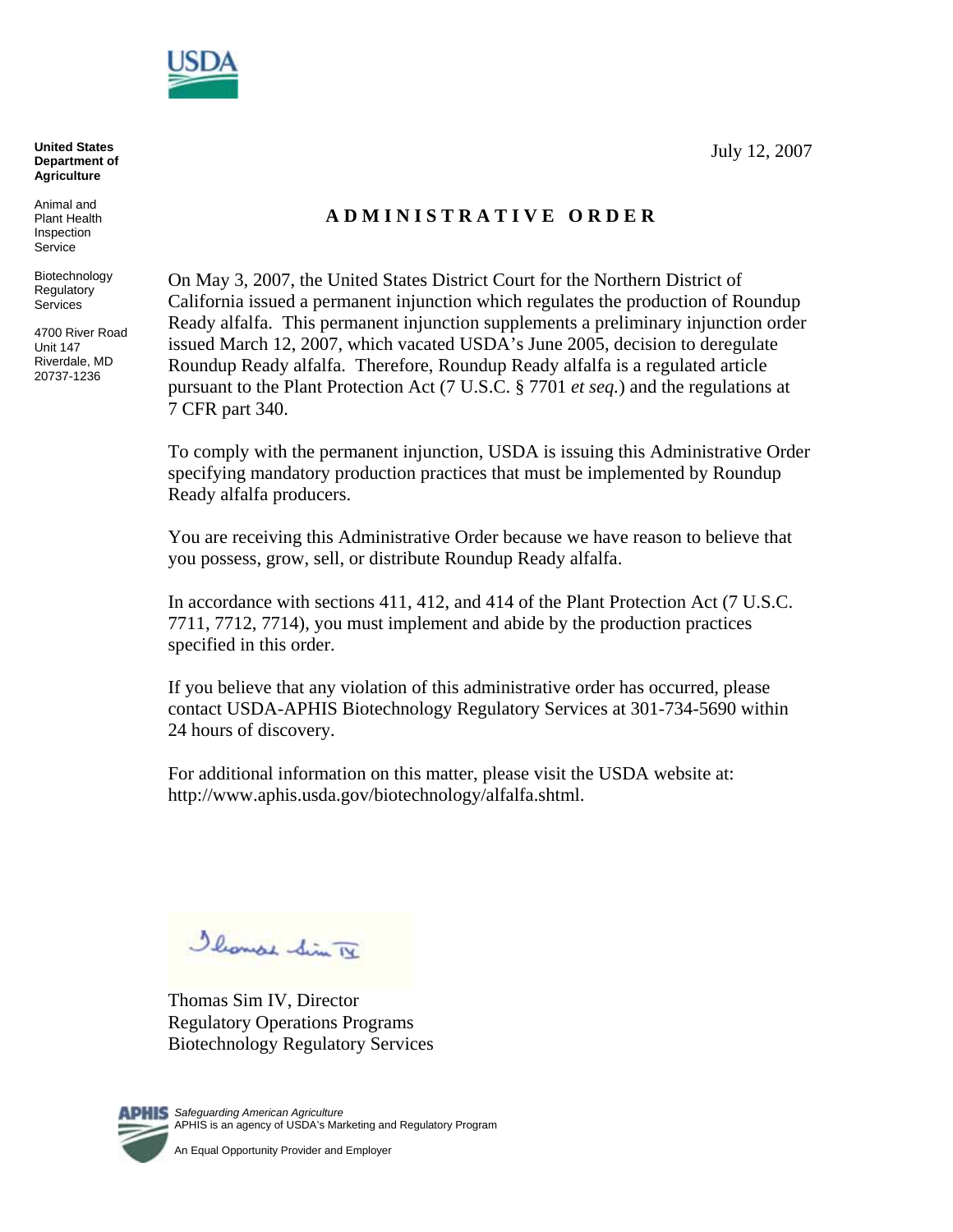Roundup Ready Alfalfa Production Requirements

The permanent injunction allowed the planting of Roundup Ready alfalfa until March 30, 2007, and directed APHIS to issue this Administrative Order governing such planting. The requirements specified below therefore apply to all Roundup Ready alfalfa planted between June 14, 2005 and March 30, 2007 and will remain in effect for as long as Roundup Ready alfalfa is a regulated article under 7 CFR Part 340. Under the permanent injunction, no Roundup Ready alfalfa may be planted after March 30, 2007, except pursuant to an approved permit as per 7 CFR 340.4.

**1. Pollinators.** Pollinators shall not be added to Roundup Ready alfalfa fields grown only for hay production.

**2. Equipment Cleaning Procedures.** Cleaning of harvest equipment is addressed in this order.

Option 1. Dedicated Equipment.

If all equipment used is dedicated exclusively for the production of Roundup Ready alfalfa hay or seed, then no cleaning of equipment will be required. However, this equipment must be marked with a sign or label stating "This equipment shall be used only with Roundup Ready alfalfa".

Option 2. Cleaning Equipment.

If equipment is used for both Roundup Ready and non-Roundup Ready alfalfa, then all equipment used in Roundup Ready alfalfa fields shall be cleaned while it is in the Roundup Ready alfalfa field prior to use in the non-Roundup Ready alfalfa field. Equipment may be moved between Roundup Ready alfalfa fields without cleaning.

- A. Forage Harvesting and Processing.
	- 1. Choppers (Haylage making). There are no internal parts to clean.

a. Mowing and/or conditioning equipment: sweep, blow with forced air, or wash exterior parts clean.

b. Raking and/or merging equipment: sweep, blow with forced air, or wash exterior parts clean.

b. Chopper: sweep, blow with forced air, or wash exterior parts clean.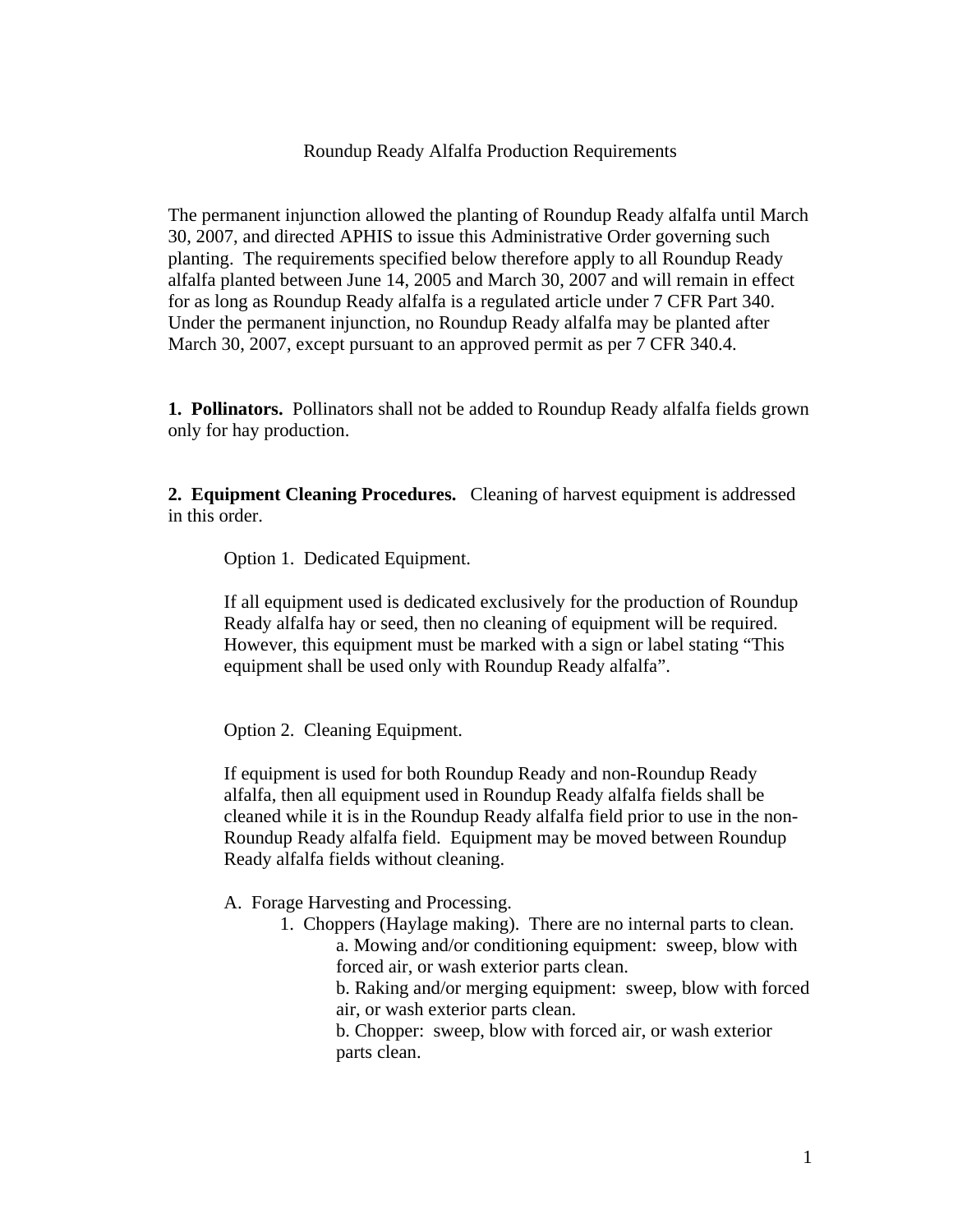2. Balers (Haymaking).

a. Mowing and/or conditioner equipment: sweep, blow with forced air, or wash exterior parts clean.

b. Raking and/or merging equipment: sweep, blow with forced air, or wash exterior parts clean.

c. Balers: Clean baler of Roundup Ready alfalfa.

1). Square balers. After baling Roundup Ready alfalfa, make at least three bales of non-Roundup Ready alfalfa in a non-Roundup Ready alfalfa field. These bales shall be removed from the non-Roundup Ready field/stack and marked, handled, and stored with Roundup Ready alfalfa or destroyed. Sweep, blow with forced air, or wash exterior parts of machine. Baler may then be used for non-Roundup Ready alfalfa.

2). Round balers. Round balers require only surface cleaning by sweeping, blowing with forced air, or washing since no residual material remains in the baler.

### **OR**

2). Use Roundup Ready baler in entire non-Roundup Ready field exclusively. Handle bales made as regulated material, i.e., mark and segregate from unregulated alfalfa.

3. Pickup-Wagons/Harrow beds and stacking equipment: sweep, blow with forced air, or wash platform and surface clean after movement of Roundup Ready alfalfa.

Sweepings: All sweepings shall be left in the Roundup Ready alfalfa field or on the farm of the Roundup Ready alfalfa field.

B. Seed Harvesting Equipment. Clean all harvesting equipment including combines, headers, and all supporting equipment including tractors, trucks and equipment trailers. Equipment must be cleaned and as free of soil, plant parts, seeds, and other physical debris as possible. Steam cleaning, pressure washing, sweeping, or the use of forced air may be required for effective removal of seeds, soil, and physical debris from equipment. This equipment shall be cleaned in the field in which the seed was grown.

- 1. Combine.
	- a. Remove the header.
	- b. Open hopper doors at the bottom of the combine and allow
	- all of the remaining seed to fall out.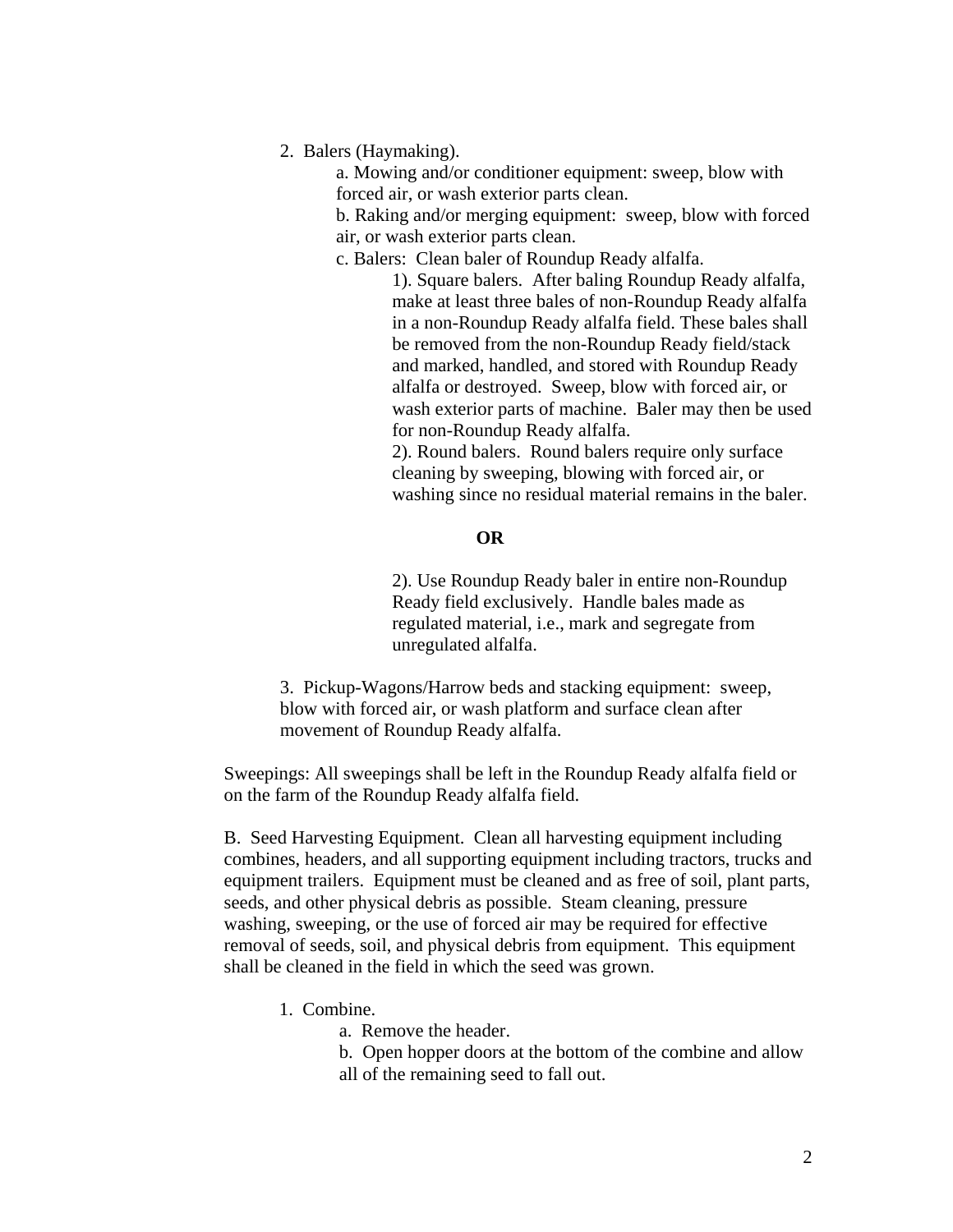- c. Remove all debris from the:
	- 1). Feeder house,
	- 2). Cylinder/rotor,
	- 3). Concave,
	- 4). Augers,
	- 5). Grain traps,
	- 6). Tailings return trap,
	- 7). Rock trap,
	- 8). Sieves,
	- 9). Cleaning fan,
	- 10). Frame,
	- 11). Tires and tire rims,
	- 12). Spreaders and choppers,
	- 13). Header,
	- 14). Final Drives, and
	- 15). Radiators and air filters.

2. Other field equipment. Any other forage equipment used in the seed harvesting process must be cleaned as specified in the Forage Harvesting and Processing section above.

3. Seed Conditioning Equipment. All seed conditioning equipment must be cleaned following the conditioning of Roundup Ready alfalfa seed. The equipment must be opened as fully as possible and cleaned to remove debris. All debris must be collected and disposed of in a manner to prevent dissemination of Roundup Ready alfalfa seed that may be present.

C. Transportation. Any trucks, wagons, or other transporters used to move Roundup Ready alfalfa to a storage site must be swept clean after unloading before being used for transport of non-Roundup Ready alfalfa. Flatbed trucks used to haul Roundup Ready alfalfa hay must be covered with secured tarpaulin if viable seed is present in the hay. Buyers must be notified if hay purchased contains Roundup Ready-alfalfa and that hay or haylage must be used for feed purposes only. End user may co-mingle Roundup Ready and non-Roundup Ready hay and/or silage for animal feed if desired.

Sweepings: All sweepings shall be left at the final unloading destination.

D. Storage. Hay and Haylage may be transported to silos or other contained areas for storage. If hay or haylage is stacked or stored other than on the field where it is produced, it must be segregated from non-regulated hay or haylage. Stacks must be identified as Roundup Ready material.